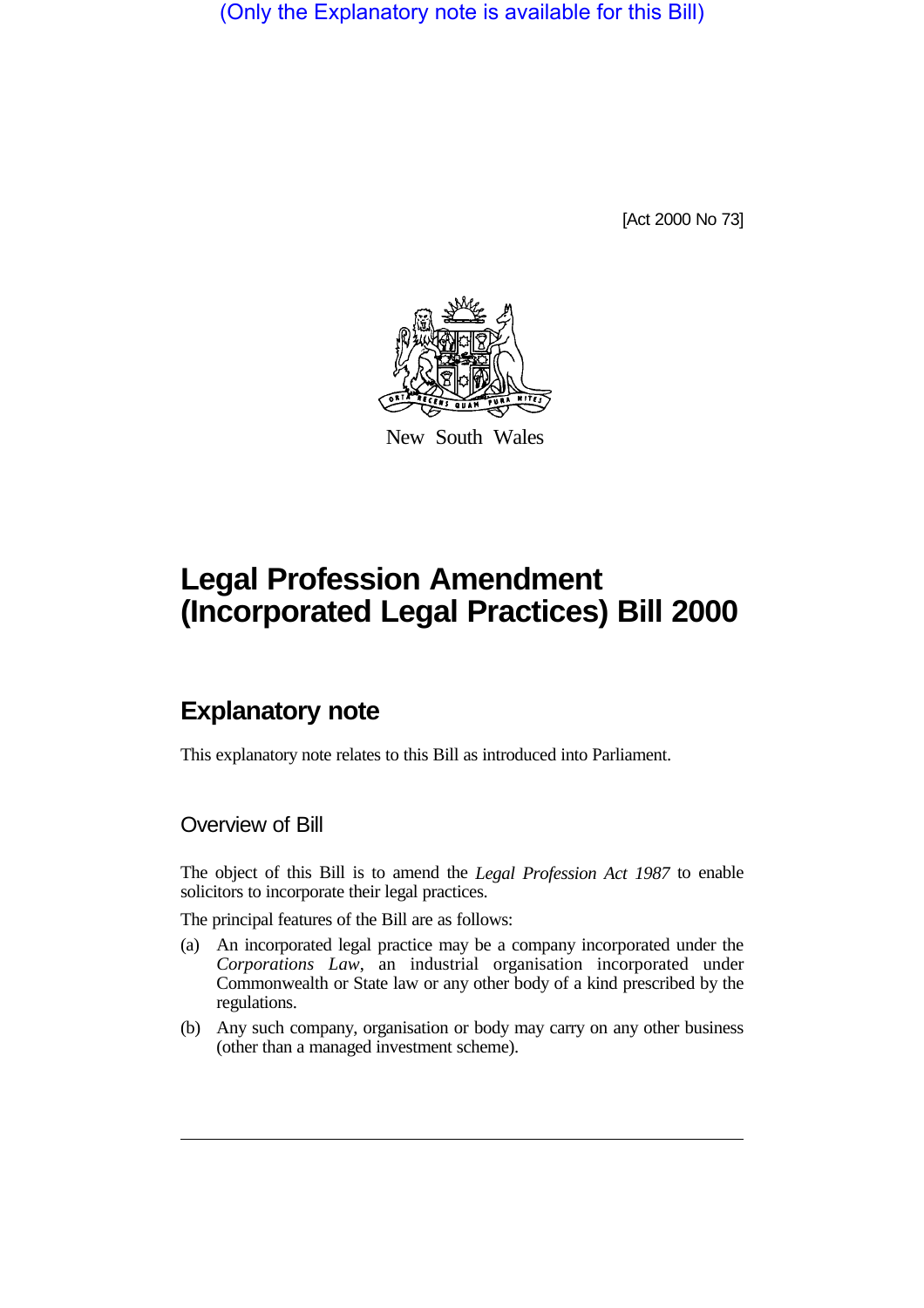Legal Profession Amendment (Incorporated Legal Practices) Bill 2000 [Act 2000 No 73]

Explanatory note

- (c) At least one director of an incorporated legal practice must be a solicitor with an unrestricted practising certificate (a *solicitor director*). The solicitor director or directors are to be generally responsible for the management of the legal services provided in New South Wales by the incorporated legal practice.
- (d) Professional disciplinary proceedings may be taken against a solicitor director in connection with a failure to carry out that management responsibility and in connection with other failures to report and deal with misconduct by employed solicitors or other directors of the incorporated legal practice.
- (e) The Law Society Council is given powers to assist in supervising incorporated legal practices, including the power to bring proceedings before the Supreme Court for an order prohibiting a person from being a director or officer of a corporation that is an incorporated legal practice, investigative powers with respect to all the affairs of a corporation, the right to be a party to proceedings involving the external administration of a corporation and the power to disclose relevant information to ASIC.
- (f) The Law Society Council and the Legal Services Commissioner are given power to conduct reviews into the compliance of an incorporated legal practice with relevant requirements relating to the provision of legal services.
- (g) Solicitors who provide legal services as officers or employees of an incorporated legal practice are to retain the professional obligations of a solicitor (including with respect to duties to the court, conflicts of interest, duties of disclosure to clients and ethical rules) and will not lose the professional privileges of a solicitor (including with respect to legal professional privilege).
- (h) Incorporated legal practices will be required to contribute to the Solicitors' Mutual Indemnity Fund and payments to meet the professional liability of an incorporated legal practice and its employed solicitors will be authorised from that Fund.
- (i) Incorporated legal practices will be required to contribute to the Solicitors' Fidelity Fund and payments to reimburse clients for a failure to account by the practice or a dishonest default by the practice will be authorised from that Fund. In addition, provision is made to ensure that the vicarious liability of an incorporated legal practice in connection with failures to account and dishonest defaults by its employees is no less extensive than it would be if the solicitors engaged in the practice were carrying on business in partnership.